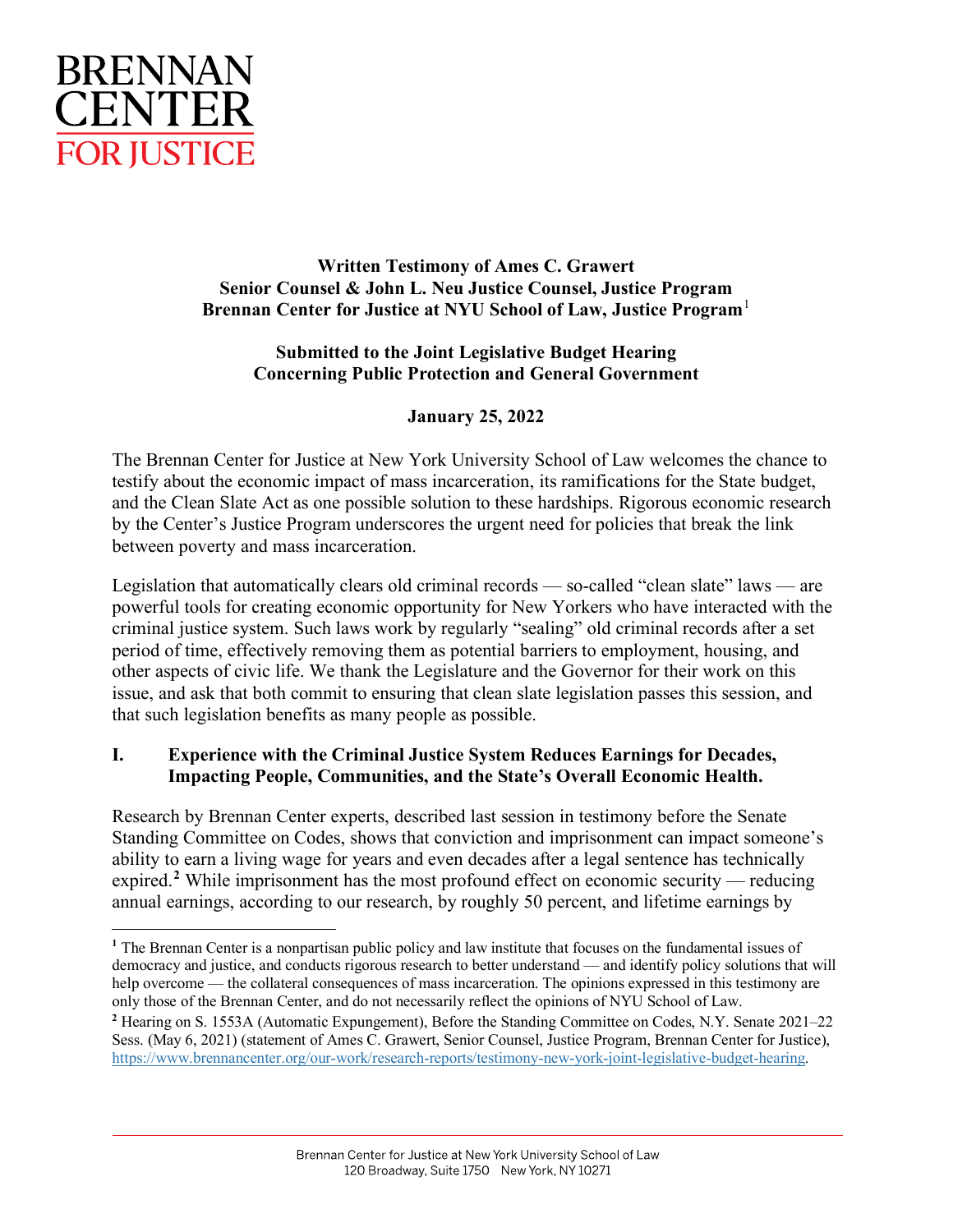nearly \$500,000 — even lower-level criminal records can have far-reaching consequences. **[3](#page-1-0)** Indeed, we estimate that misdemeanor convictions cut annual earnings by roughly 16 percent.**[4](#page-1-1)** There is no such thing, we believe, as a "minor" criminal record.

These effects are felt first and most profoundly at the personal level, by people who often face other hardships as well. **[5](#page-1-2)** But the ramifications for the State's economy are also profound. The Brennan Center estimates that roughly 337,400 New Yorkers alive today have spent time in prison. Reduced earnings experienced by this group of people may reach as high as \$1.9 billion every year, with communities of color disproportionately impacted. **[6](#page-1-3)** New research by other scholars also shows that as the share of a state's population with a felony conviction increases, its non-employment rate also rises. **[7](#page-1-4)** Taken together, this research demonstrates that the longterm consequences of criminal records are an economic issue in every sense of the word, and a problem that the Legislature must consider while setting its budget priorities.

### **II. An Automatic Record-Sealing Law Would Ease These Burdens and Create Real Second Chances for New Yorkers.**

There are many reasons that criminal justice involvement may impede economic opportunity at the individual and state level. For one, incarceration removes people from their communities and local economies, causing them to miss opportunities for income growth. And, criminal records are all too often public and permanent, causing people to be denied jobs or leases based on offenses committed years or even decades prior. **[8](#page-1-5)** The resulting ripple effects are profound.

Record-sealing laws help address these problems by permitting people to "seal" an old criminal record, in many cases effectively removing it from public view and enabling them to better compete for jobs and other benefits. Research shows that record-sealing laws increase both employment *and* wages among beneficiaries. **[9](#page-1-6)** However, petition-based systems, like the one

[https://repository.law.umich.edu/cgi/viewcontent.cgi?article=3167&context=articles.](https://repository.law.umich.edu/cgi/viewcontent.cgi?article=3167&context=articles)

<span id="page-1-0"></span>**<sup>3</sup>** Terry-Ann Craigie, Ames Grawert, and Cameron Kimble, *Conviction, Imprisonment, and Lost Earnings: How Involvement with the Criminal Justice System Deepens Inequality*, Brennan Center for Justice, 2020, 14–20, [https://www.brennancenter.org/sites/default/files/2020-09/EconomicImpactReport\\_pdf.pdf.](https://www.brennancenter.org/sites/default/files/2020-09/EconomicImpactReport_pdf.pdf)

<span id="page-1-1"></span>**<sup>4</sup>** Craigie et al., *Conviction, Imprisonment, and Lost Earnings*, 14–15.

<span id="page-1-2"></span>**<sup>5</sup>** See Bernadette Rabuy and Daniel Kopf, *Prisons of Poverty: Uncovering the Pre-Incarceration Incomes of the Imprisoned*, Prison Policy Initiative, 2015, [https://www.prisonpolicy.org/reports/income.html.](https://www.prisonpolicy.org/reports/income.html)

<span id="page-1-3"></span>**<sup>6</sup>** Ames Grawert, Cameron Kimble, and Jackie Fielding, *Poverty and Mass Incarceration in New York: An Agenda for Change*, Brennan Center for Justice, 2021, 9, [https://www.brennancenter.org/our-work/policy-solutions/poverty](https://www.brennancenter.org/our-work/policy-solutions/poverty-and-mass-incarceration-new-york-agenda-change)[and-mass-incarceration-new-york-agenda-change.](https://www.brennancenter.org/our-work/policy-solutions/poverty-and-mass-incarceration-new-york-agenda-change) For notes on this estimate, see *id*. at 9 n.24.

<span id="page-1-4"></span>**<sup>7</sup>** Ryan Larson et al., "Felony History and Change in U.S. Employment Rates," *Social Science Research* (forthcoming): [https://www.sciencedirect.com/science/article/abs/pii/S0049089X21001265?via%3Dihub.](https://www.sciencedirect.com/science/article/abs/pii/S0049089X21001265?via%3Dihub)

<span id="page-1-5"></span>**<sup>8</sup>** Craigie et al, *Conviction, Imprisonment, and Lost Earnings*, 13.

<span id="page-1-6"></span>**<sup>9</sup>** See J. J. Prescott and Sonja B. Starr, "Expungement of Criminal Convictions: An Empirical Study," *Harvard Law Review* 133, no. 8 (2020): 2527–29,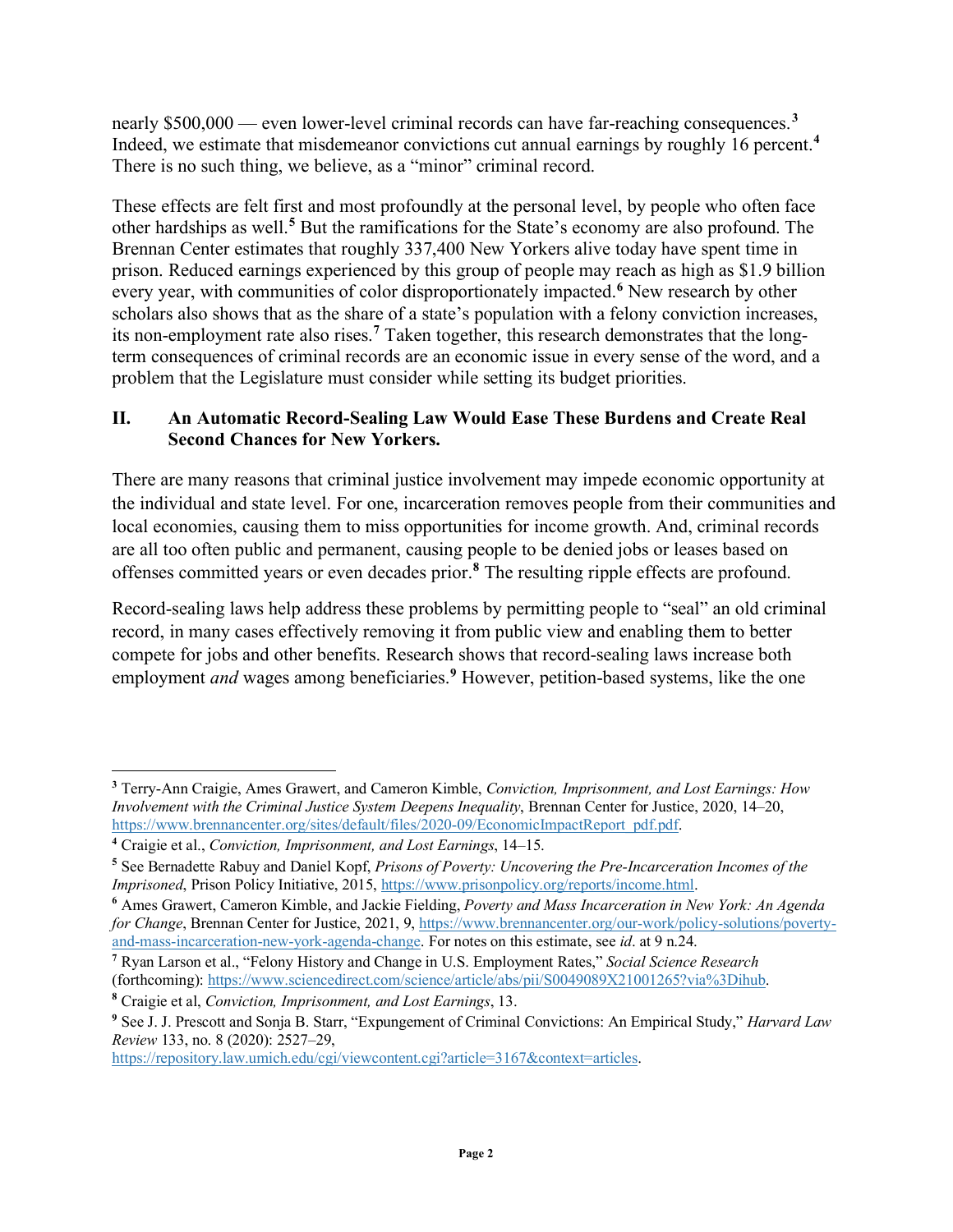currently in effect in New York, have proven inaccessible to those who need them most. **[10](#page-2-0)** A better solution — clean slate laws that fully automate the process of sealing old criminal records — has gained popularity across the country, in states as diverse as Utah and Pennsylvania.**[11](#page-2-1)**

Drawing on those examples, last session, the Brennan Center endorsed S. 1553C / A. 6399B. This bill would provide for the automatic sealing of most misdemeanors after three years, and most felonies after seven. Critically, the bill also makes clear that in most cases, people cannot be turned away from a job or other important aspect of civic life based on a sealed record.**[12](#page-2-2)** The Brennan Center continues to support this important legislation.**[13](#page-2-3)**

## **III. The Legislature and Governor Should Prioritize Enacting Clean Slate Legislation, and Ensure that Automatic Sealing is Timely and its Benefits Clear.**

We were greatly encouraged to see the Governor prioritize clean slate legislation as part of the executive budget.**[14](#page-2-4)** We ask that the Legislature and Governor work together to ensure that a clean slate law passes the Assembly and Senate this session, ideally during the budgeting process, thus recognizing the impact that the criminal justice system has on the state's economic wellbeing. We also ask that the final law provide for sealing that is both prompt and effectively addresses the root causes of economic hardship among people with a criminal record.

People returning to their communities from prison face many immediate needs, from housing to — as especially relevant here — work that will support them and their families.**[15](#page-2-5)** That means that record-sealing relief should be available as soon as possible to ensure that people can obtain a good job, and enjoy a true "second chance" in their communities.

Ensuring that criminal records are promptly and automatically sealed also aligns with public safety. According to a recent study by the New York State Department of Corrections and Community Supervision, people released from prison are most likely to return — if at all

<span id="page-2-0"></span><sup>&</sup>lt;sup>10</sup> See Aaron Morrison, "Nearly 600,000 New Yorkers Are Eligible to Have Their Records Sealed. Fewer than 1,800 Have Succeeded.," *The Appeal*, October 8, 2019, [https://theappeal.org/nearly-600000-new-yorkers-are-eligible-to](https://theappeal.org/nearly-600000-new-yorkers-are-eligible-to-have-their-records-sealed-fewer-than-1800-of-them-have-succeeded/P)[have-their-records-sealed-fewer-than-1800-of-them-have-succeeded/.](https://theappeal.org/nearly-600000-new-yorkers-are-eligible-to-have-their-records-sealed-fewer-than-1800-of-them-have-succeeded/P)

<span id="page-2-1"></span><sup>&</sup>lt;sup>11</sup> See Ames Grawert, "Parole Reform and 'Clean Slate' in New York," Brennan Center for Justice (April 21, 2021), [https://www.brennancenter.org/our-work/research-reports/parole-reform-and-clean-slate-new-york.](https://www.brennancenter.org/our-work/research-reports/parole-reform-and-clean-slate-new-york) 

<span id="page-2-2"></span>**<sup>12</sup>** S. 1553C, §§ 1, 4, 2021–2022 Sess. (N.Y. 2021),

[https://www.nysenate.gov/legislation/bills/2021/s1553/amendment/c.](https://www.nysenate.gov/legislation/bills/2021/s1553/amendment/c)

<span id="page-2-3"></span>**<sup>13</sup>** "The Clean Slate Act Can Build a More Prosperous New York," Brennan Center for Justice (January 14, 2022), [https://www.brennancenter.org/our-work/research-reports/clean-slate-act-can-build-more-prosperous-new-york.](https://www.brennancenter.org/our-work/research-reports/clean-slate-act-can-build-more-prosperous-new-york)

<span id="page-2-4"></span><sup>&</sup>lt;sup>14</sup> Governor Kathy Hochul, "Governor Hochul Announces 'Jails to Jobs' — A New Initiative to Improve Re-Entry into the Workforce and Reduce Recidivism," press release, January 5, 2022,

[https://www.governor.ny.gov/news/governor-hochul-announces-jails-jobs-new-initiative-improve-re-entry](https://www.governor.ny.gov/news/governor-hochul-announces-jails-jobs-new-initiative-improve-re-entry-workforce-and-reduce)[workforce-and-reduce.](https://www.governor.ny.gov/news/governor-hochul-announces-jails-jobs-new-initiative-improve-re-entry-workforce-and-reduce)

<span id="page-2-5"></span>**<sup>15</sup>** See Adiah Price-Tucker et al., *Successful Reentry: A Community-Level Analysis*, Harvard University Institute of Politics (2019),

[https://iop.harvard.edu/sites/default/files/sources/program/IOP\\_Policy\\_Program\\_2019\\_Reentry\\_Policy.pdf.](https://iop.harvard.edu/sites/default/files/sources/program/IOP_Policy_Program_2019_Reentry_Policy.pdf)